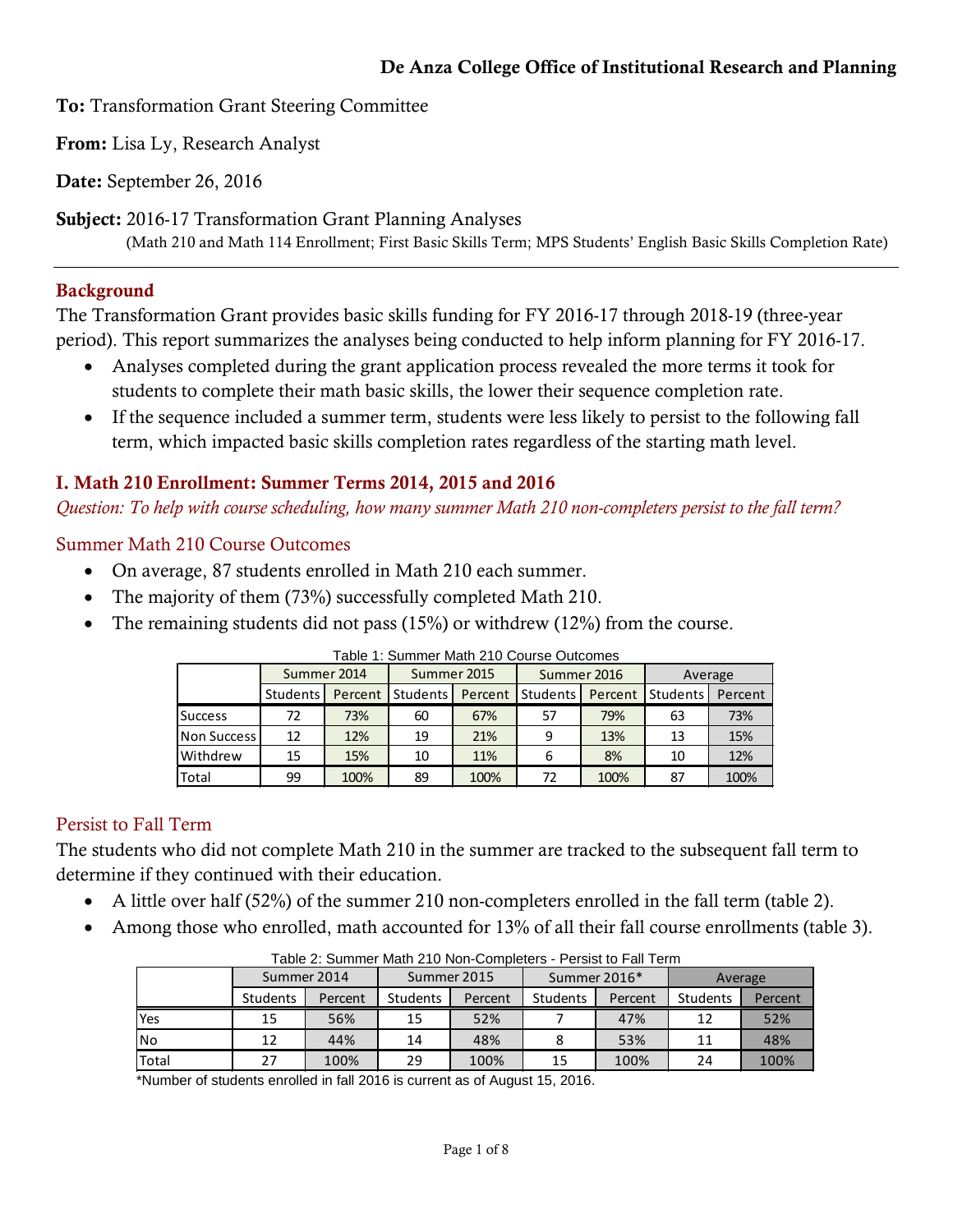|  |  | Table 3: Summer Math 210 Non-Completers who Persist to Fall Term – Course Enrollment. Math vs. non-Math Subiects |  |  |  |
|--|--|------------------------------------------------------------------------------------------------------------------|--|--|--|
|  |  |                                                                                                                  |  |  |  |

|               | Summer 2014      |         | Summer 2015 |         | Summer 2016*       |         | Average            |         |
|---------------|------------------|---------|-------------|---------|--------------------|---------|--------------------|---------|
|               | I Enrollments l' | Percent | Enrollments | Percent | <b>Enrollments</b> | Percent | <b>Enrollments</b> | Percent |
| <b>I</b> Math |                  | 12%     |             | 9%      |                    | 26%     |                    | 13%     |
| lNon-Math     | 36               | 88%     | 41          | 91%     | 14                 | 74%     | 30                 | 87%     |
| Total         | 41               | 100%    | 45          | 100%    | 19                 | 100%    |                    | 100%    |

\*Fall 2016 course enrollment is current as of August 15, 2016.

#### II. Math 210 Enrollment: Winter Terms 2014, 2015 and 2016

*Question: To help with course scheduling, which term do winter Math 210 enrollees come from?*

#### First-Time Math 210 Students

- 73% of winter Math 210 students are first-time Math 210 enrollees.
- 27% have enrolled in a math course in a prior term.



#### Non-First-Time Math 210 Students

Figure 2 provides the math course that non-first-time Math 210 enrollees took *prior* to the winter term.

- Math 210 accounts for the majority (82%) of all prior math enrollments.
- Math 212 (14%) and Math 114 or higher (4%) comprises the remaining math enrollments.

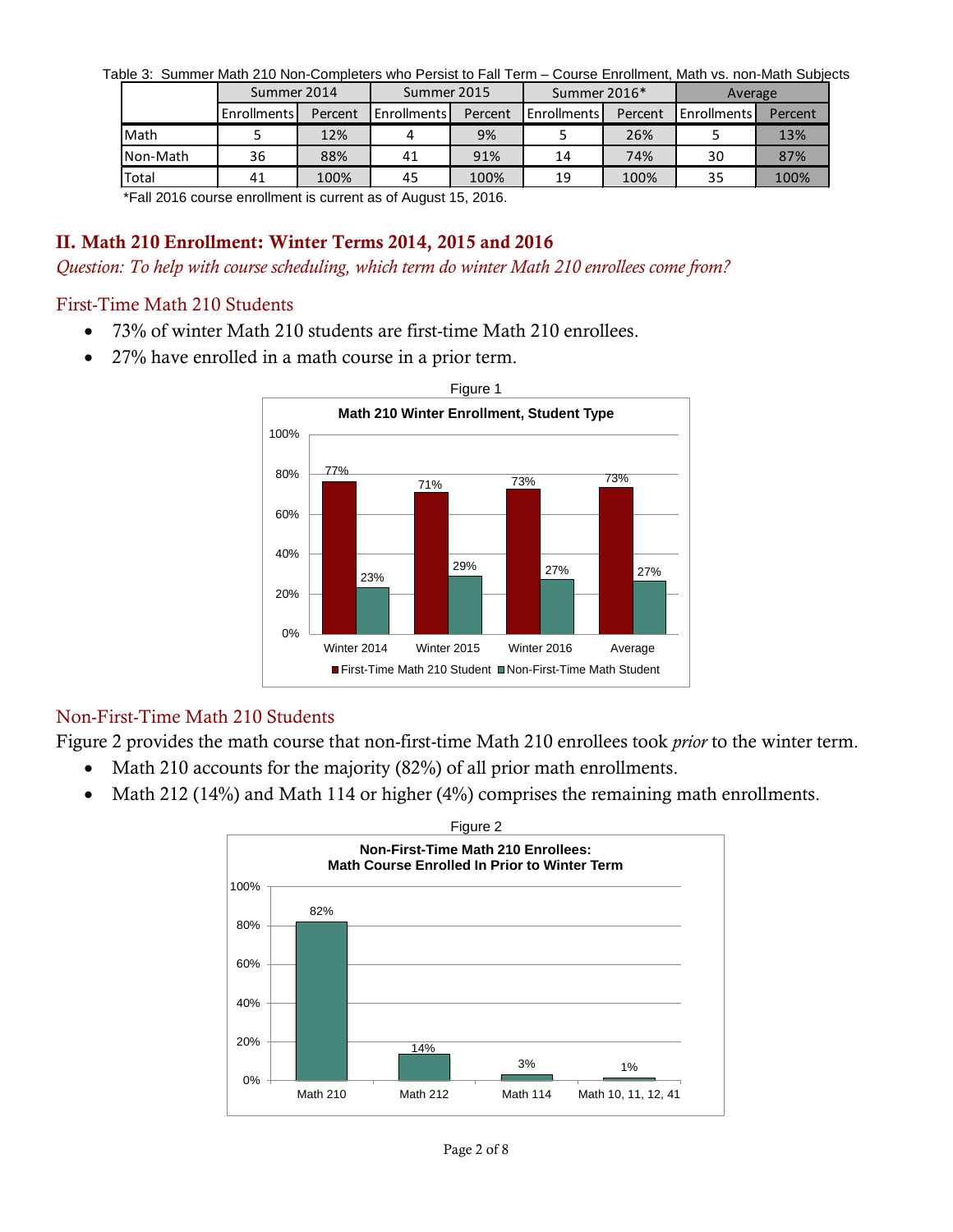# Identifying Which Term Non-First-Time Math 210 Students Come From

• 78% of non-first-time Math 210 winter enrollees enrolled in Math 210 within the past year—with the majority enrolled in Math 210 from the prior fall term.

|                                                    |             |         |                 |         | Non-First Time Math 210 Winter Enrollees |         |                 |         |
|----------------------------------------------------|-------------|---------|-----------------|---------|------------------------------------------|---------|-----------------|---------|
|                                                    | Winter 2014 |         | Winter 2015     |         | Winter 2016                              |         |                 | Average |
|                                                    | Students    | Percent | <b>Students</b> | Percent | Students                                 | Percent | <b>Students</b> | Percent |
| Math 210 Prior Enrollment (within past year)       |             |         |                 |         |                                          |         |                 |         |
| 1 quarter prior (fall term)                        | 48          | 44%     | 70              | 56%     | 51                                       | 47%     | 56              | 50%     |
| 2 quarters prior (summer term)                     | 6           | 6%      | 3               | 2%      | 6                                        | 6%      | 5               | 4%      |
| 3 quarters prior (spring term)                     | 18          | 17%     | 11              | 9%      | 6                                        | 6%      | 12              | 10%     |
| 4 quarters prior (winter term)                     | 11          | 10%     | 19              | 15%     | 17                                       | 16%     | 16              | 14%     |
| Math 210 Prior Enrollment (more than one year ago) |             |         |                 |         |                                          |         |                 |         |
| 5 or more quarters prior                           | 26          | 24%     | 21              | 17%     | 28                                       | 26%     | 25              | 22%     |
| Subtotal (enrolled within past year)               | 83          | 76%     | 103             | 83%     | 80                                       | 74%     | 89              | 78%     |
| Subtotal (enrolled more than one year ago)         | 26          | 24%     | 21              | 17%     | 28                                       | 26%     | 25              | 22%     |
| Total Non-First-Time Math Enrollees                | 109         |         | 124             |         | 108                                      |         | 114             |         |

|--|

# III. Math 210 Non-Completers who Repeat the Course: 2013-14, 2014-15 and 2015-16

*Question: To help with course scheduling, when are Math 210 non-completers likely to repeat the course?*

# Math 210 Non-Completers by Term

- *Fall term:* 44% of students did not pass or withdrew from the course.
- *Winter term:* 44% of students did not pass or withdrew from the course.
- *Spring term:* 46% of students did not pass or withdrew from the course.
- *Summer term:* 35% of students did not pass or withdrew from the course.

|                     | (Average of 2013-14, 2014-15 and 2015-16) |           |            |           |                 |         |                   |         |  |  |  |  |
|---------------------|-------------------------------------------|-----------|------------|-----------|-----------------|---------|-------------------|---------|--|--|--|--|
|                     | Fall                                      |           |            | Winter    |                 | Spring  | Summer            |         |  |  |  |  |
|                     | Students I                                | Percent I | Students I | Percent I | <b>Students</b> | Percent | <b>I</b> Students | Percent |  |  |  |  |
| <b>ISuccess</b>     | 361                                       | 59%       | 279        | 59%       | 196             | 53%     | 61                | 66%     |  |  |  |  |
| <b>INon Success</b> | 183                                       | 30%       | 144        | 30%       | 115             | 31%     | 18                | 20%     |  |  |  |  |
| <b>I</b> Withdrew   | 66                                        | 11%       | 53         | 11%       | 57              | 15%     | 14                | 15%     |  |  |  |  |
| Total               | 610                                       | 100%      | 476        | 100%      | 368             | 100%    | 93                | 100%    |  |  |  |  |

Table 5: Math 210 Course Outcomes

# Math 210 Non-Completers and When They Repeat Math 210

- Math 210 non-completers are likely to repeat Math 210 one quarter later. They are less likely to enroll in a summer term.
	- *Fall Math 210 non-completers:* most (50%) repeat the course in the winter term.
	- *Winter Math 210 non-completers:* most (43%) repeat the course in the spring term.
	- *Spring Math 210 non-completers:* most (52%) repeat in the fall term.
	- *Summer Math 210 non-completers:* most (30%) repeat in the following fall term.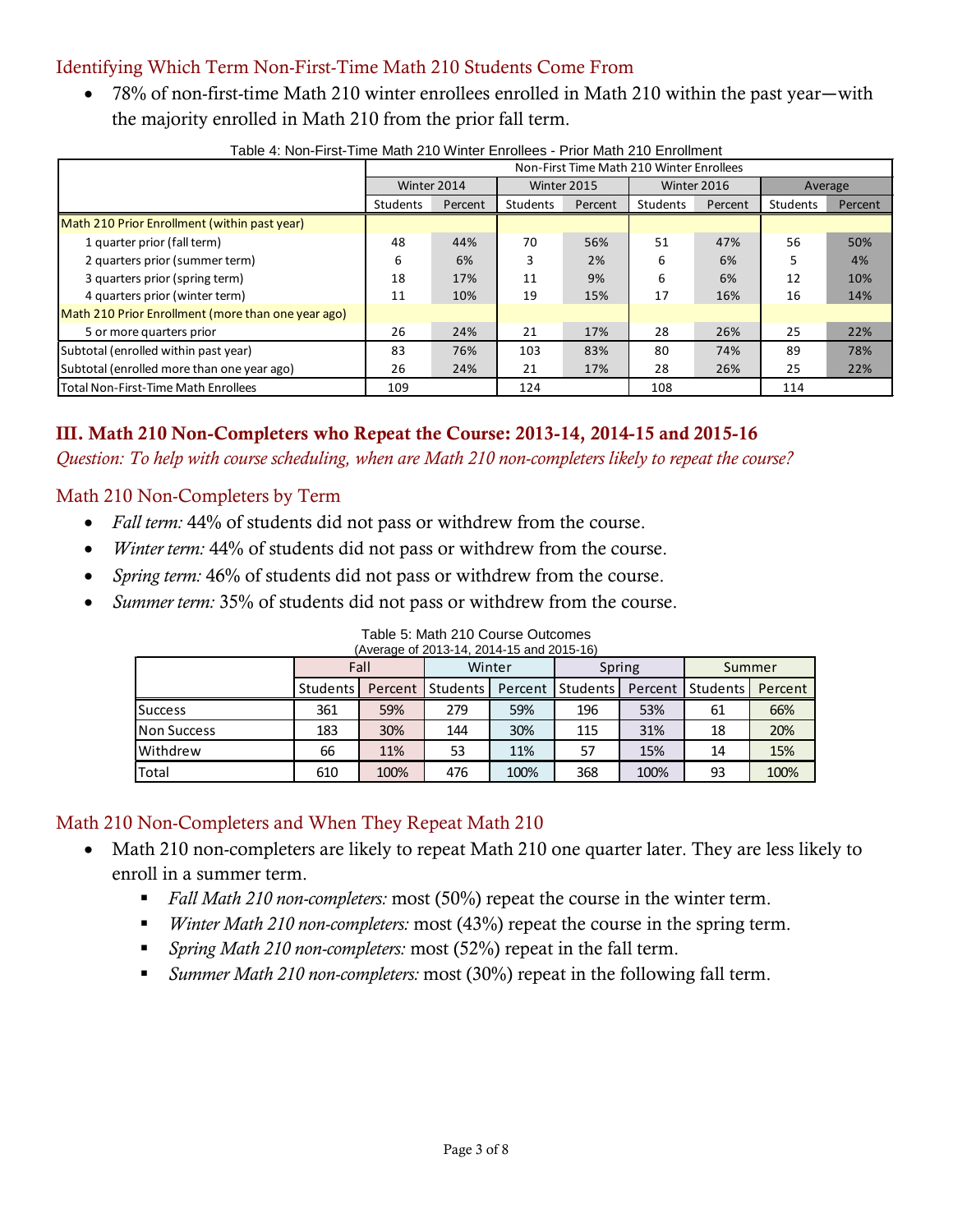| Enrolled in              | Fall            |         |                 | Winter  |                 | Spring  |                 | Summer  |  |
|--------------------------|-----------------|---------|-----------------|---------|-----------------|---------|-----------------|---------|--|
| Math 210 Again           | <b>Students</b> | Percent | <b>Students</b> | Percent | <b>Students</b> | Percent | <b>Students</b> | Percent |  |
| 1 quarter later          | 56              | 50%     | 36              | 43%     | $2 -$           | 3%      |                 | 30%     |  |
| 2 quarters later         | 27              | 24%     | 5 <sup>3</sup>  | 6%      | 35              | 52%     |                 | 35%     |  |
| 3 quarters later         | 2               | 2%      | 20              | 24%     | 11              | 16%     |                 | 14%     |  |
| 4 quarters later         | 18              | 16%     | 12              | 15%     |                 | 10%     | 1               | 5%      |  |
| 5 or more quarters later | 9               | 8%      | 10              | 12%     | 12              | 18%     |                 | 16%     |  |
| Total                    | 112             | 100%    | 82              | 100%    | 68              | 100%    | 14              | 100%    |  |

Table 6: Math 210 Non-Completers - Term Repeated Math 210 (Averages of 2013-14, 2014-15 and 2015-16)

**Thenotes summer term.** 

### IV. Math 114 Enrollment: Summer Terms 2014, 2015 and 2016

*Question: To help with course scheduling, how many summer Math 114 non-completers persist to the fall term?*

### Course Outcomes

- On average, 265 students enrolled in Math 114 each summer.
- The majority of them (70%) successfully completed Math 114.
- The remaining students did not pass  $(17%)$  or withdrew  $(13%)$  from the course.

|                    | Table 7. Suillittel Matti TT4 Course Outcomes |         |                 |         |                 |         |          |         |  |  |  |
|--------------------|-----------------------------------------------|---------|-----------------|---------|-----------------|---------|----------|---------|--|--|--|
|                    | Summer 2014                                   |         | Summer 2015     |         | Summer 2016     |         | Average  |         |  |  |  |
|                    | <b>Students</b>                               | Percent | <b>Students</b> | Percent | <b>Students</b> | Percent | Students | Percent |  |  |  |
| <b>Success</b>     | 165                                           | 61%     | 166             | 63%     | 176             | 78%     | 185      | 70%     |  |  |  |
| <b>Non Success</b> | 61                                            | 23%     | 52              | 20%     | 27              | 12%     | 46       | 17%     |  |  |  |
| Withdrew           | 43                                            | 16%     | 44              | 17%     | 24              | 11%     | 35       | 13%     |  |  |  |
| Total              | 269                                           | 100%    | 262             | 100%    | 227             | 100%    | 265      | 100%    |  |  |  |

| Table 7: Summer Math 114 Course Outcomes |  |  |
|------------------------------------------|--|--|
|------------------------------------------|--|--|

#### Persist to Fall Term

The students who did not complete Math 114 in the summer are tracked to the subsequent fall term to determine if they continued with their education.

- 76% of the summer 114 non-completers enrolled in the fall term (table 8).
- Among those who enrolled, math accounted for 15% of all their fall course enrollments (table 9).

|            | Lable 8: Summer Math 114 Non-Completers - Persist to Fall Term |             |                 |         |                 |              |                 |         |  |  |  |  |
|------------|----------------------------------------------------------------|-------------|-----------------|---------|-----------------|--------------|-----------------|---------|--|--|--|--|
|            |                                                                | Summer 2014 | Summer 2015     |         |                 | Summer 2016* | Average         |         |  |  |  |  |
|            | Students                                                       | Percent     | <b>Students</b> | Percent | <b>Students</b> | Percent      | <b>Students</b> | Percent |  |  |  |  |
| 'Yes       | 78                                                             | 75%         |                 | 80%     | 37              | 73%          | 64              | 76%     |  |  |  |  |
| <b>INo</b> | 26                                                             | 25%         | 19              | 20%     | 14              | 27%          | 20              | 24%     |  |  |  |  |
| Total      | 104                                                            | 100%        | 96              | 100%    |                 | 100%         | 84              | 100%    |  |  |  |  |

Table 8: Summer Math 114 Non-Completers - Persist to Fall Term

\*Number of students enrolled in fall 2016 is current as of September 12, 2016.

Table 9: Summer Math 114 Non-Completers who Persist to Fall Term - Course Enrollment, Math vs. Non-Math Subjects

|               | Summer 2014        |         | Summer 2015 |         | Summer 2016*       |         | Average     |         |
|---------------|--------------------|---------|-------------|---------|--------------------|---------|-------------|---------|
|               | <b>Enrollments</b> | Percent | Enrollments | Percent | <b>Enrollments</b> | Percent | Enrollments | Percent |
| <b>I</b> Math | 27                 | 13%     | 34          | 16%     | 14                 | 15%     | 25          | 15%     |
| INon-Math     | 184                | 87%     | 177         | 84%     | 81                 | 85%     | 147         | 85%     |
| Total         | 211                | 100%    | 211         | 100%    | 95                 | 100%    | 172         | 100%    |

\*Fall 2016 course enrollment is current as of September 12, 2016.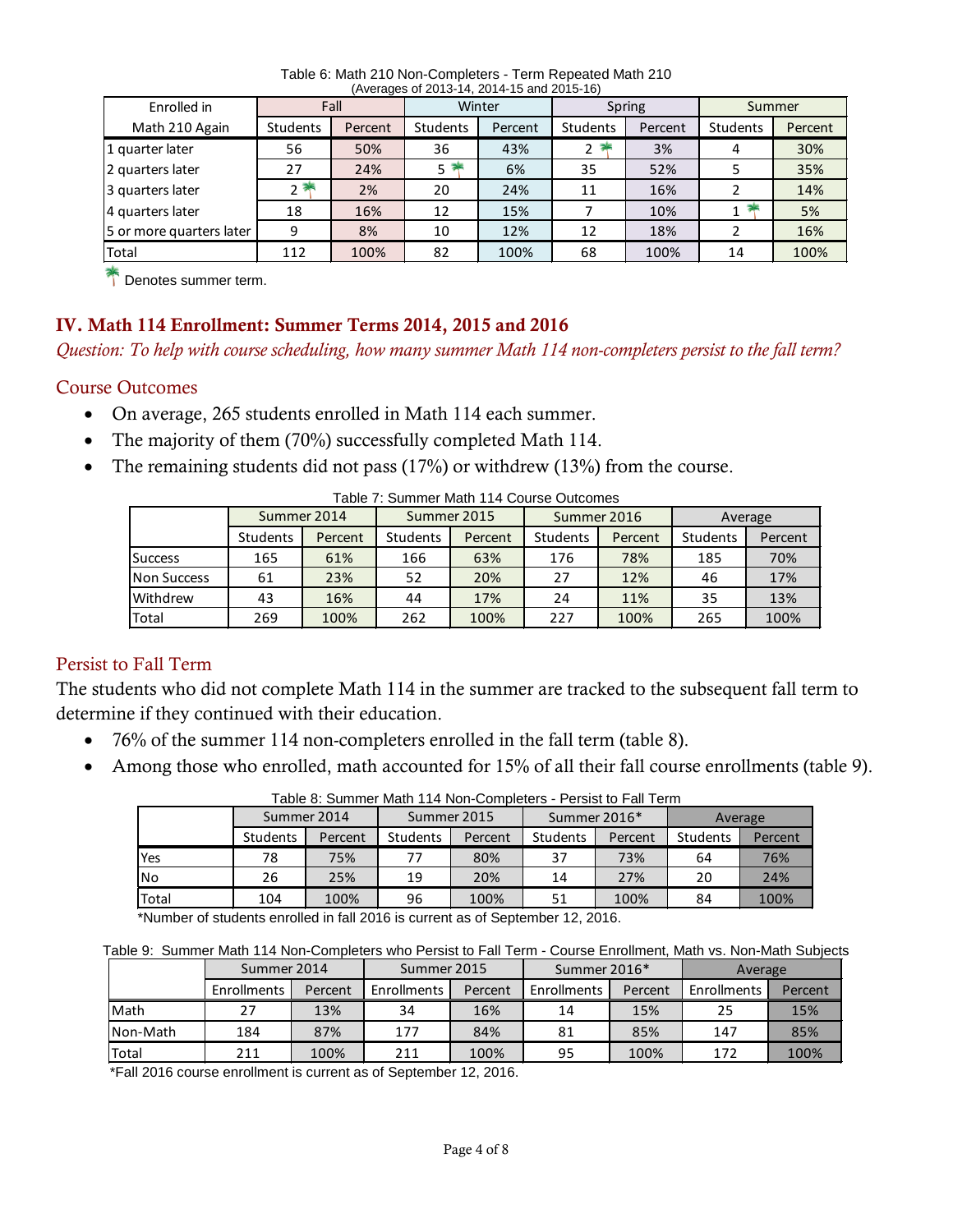### V. Math 114 Enrollment: Summer Terms 2014, 2015 and 2016

*Question: To help with course scheduling, which term do summer Math 114 enrollees come from?*

### First-Time Math 114 Students

- 36% of summer Math 114 students are first-time Math 114 enrollees.
- The remaining 64% have enrolled in a math course in a prior term.



### Non-First-Time Math 114 Students

Figure 4 provides the math course that non-first-time Math 114 enrollees took *prior* to the summer term.

- Math 212 accounts for the majority (57%) of all prior math enrollments.
- Math 114 (25%) and Math 210 (17%) comprises the remaining math enrollments.



Math 217, Math 57 and Math 10, 11, 12, 41 each had 2 enrollments. However, they comprise a small proportion of prior math enrollments and are not reflected in figure 4.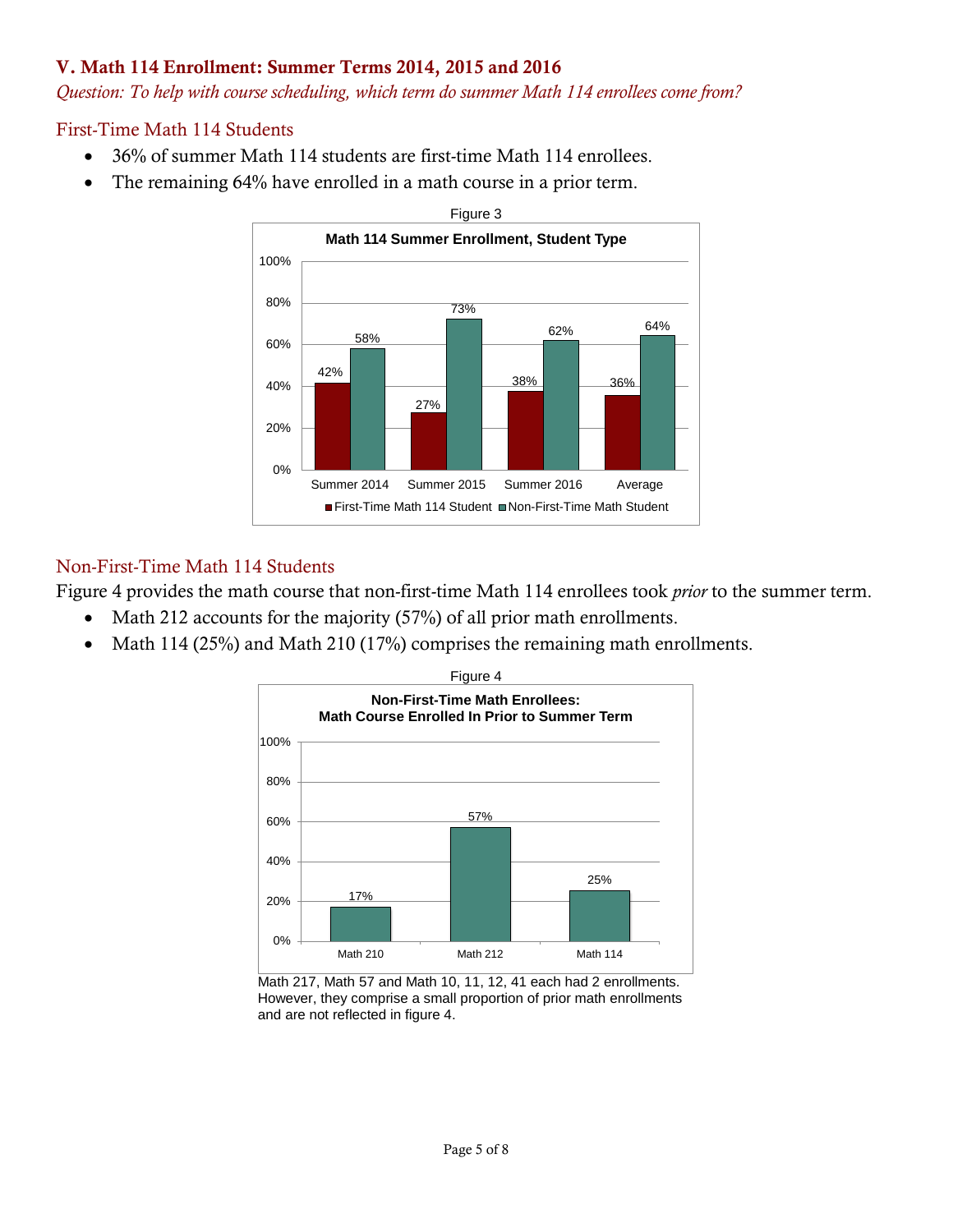### Identifying Which Term Non-First-Time Math 114 Students Come From

• 76% of non-first-time Math 114 summer enrollees enrolled in Math 212 within the past year—with the majority enrolled in Math 212 from the prior spring term.

|                                                    | Non-First Time Math 114 Summer Enrollees |             |                 |             |                 |         |                 |         |  |  |  |
|----------------------------------------------------|------------------------------------------|-------------|-----------------|-------------|-----------------|---------|-----------------|---------|--|--|--|
|                                                    |                                          | Summer 2014 |                 | Summer 2015 | Summer 2016     |         | Average         |         |  |  |  |
|                                                    | Students                                 | Percent     | <b>Students</b> | Percent     | <b>Students</b> | Percent | <b>Students</b> | Percent |  |  |  |
| Math 212 Prior Enrollment (within past year)       |                                          |             |                 |             |                 |         |                 |         |  |  |  |
| 1 quarter prior (spring term)                      | 68                                       | 37%         | 85              | 36%         | 63              | 38%     | 72              | 37%     |  |  |  |
| 2 quarters prior (winter term)                     | 29                                       | 16%         | 54              | 23%         | 31              | 19%     | 38              | 19%     |  |  |  |
| 3 quarters prior (fall term)                       | 34                                       | 18%         | 41              | 17%         | 23              | 14%     | 33              | 17%     |  |  |  |
| 4 quarters prior (summer term)                     | 5                                        | 3%          | 8               | 3%          | 5               | 3%      | 6               | 3%      |  |  |  |
| Math 212 Prior Enrollment (more than one year ago) |                                          |             |                 |             |                 |         |                 |         |  |  |  |
| 5 or more quarters prior                           | 50                                       | 27%         | 49              | 21%         | 44              | 27%     | 48              | 24%     |  |  |  |
| Subtotal (enrolled within past year)               | 136                                      | 73%         | 188             | 79%         | 122             | 73%     | 149             | 76%     |  |  |  |
| Subtotal (enrolled more than one year ago)         | 50                                       | 27%         | 49              | 21%         | 44              | 27%     | 48              | 24%     |  |  |  |
| <b>Total Non-First-Time Math Enrollees</b>         | 186                                      |             | 237             |             | 166             |         | 196             |         |  |  |  |

Table 10: Non-First-Time Math 114 Summer Enrollees - Prior Math 212 Enrollment

# VI. First Basic Skills Term vs. First Term at De Anza: 2010-11 to 2015-16

*Question: To better understand student enrollment behaviors, how long do students take to enroll in their first basic skills course?*

In this portion of the report, the first enrollment term is used to assign students to a cohort. Students in these six cohorts, 2011 through 2016, are then tracked to obtain their first basic skills enrollment. Basic skills reflect Math 210, 212, 217, 114 and EWRT/READ/LART 200 and 211.

# First Basic Skills Subject Enrolled In

• On average, the first basic skills subject that most students enrolled in is math (65%).



Data omits students who enrolled in basic skills English and Math course in the same term.

First Basic Skills Term vs. First Term at De Anza

- 81% of students enrolled in their first basic skills course in the *same year* as starting at De Anza.
- 12% of students enrolled in their first basic skills course *one year after* starting at De Anza.
- 7% of students enrolled in their first basic skills course *two or more years after* starting at De Anza.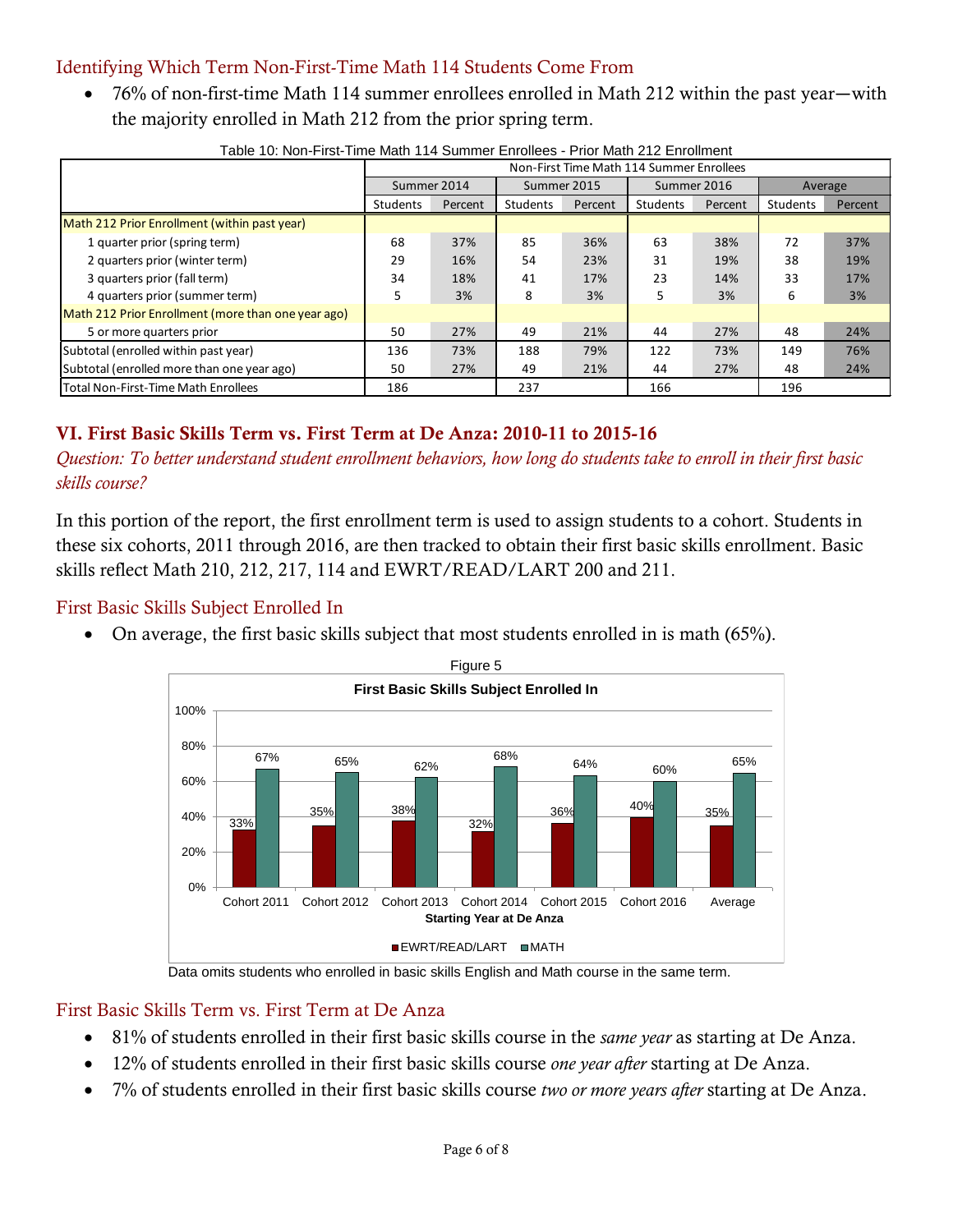

\*Cohort 2015: starting basic skills three years or more after starting at De Anza is not applicable. \*\*Cohort 2016: Starting basic skills two or more years after starting at De Anza is not applicable.

# VII. English Basic Skills Completion Rate of MPS Students: 2011-12 to 2015-16

### *Question: To better understand student enrollment behaviors, how long does it take MPS students to complete their English basic skills sequence?*

Table 11 compares the English basic skills completion rate and time to completion by MPS math levels. The first MPS term was used to assign students to a MPS cohort.

- On average, 60% of MPS students are also enrolled in English basic skills.
	- 52% completed their English basic skills *prior* to enrolling in MPS.
	- 48% completed their English basic skills *during or after* enrolling in MPS—with the majority completing within the same year as starting MPS.
- Consistent with the analysis completed during the grant application process, students who start at a higher basic skills level complete the basic skills sequence at higher rate than those who start at a lower basic skills level.
	- MPS students who started at EWRT/READ 211 completed EWRT 1A at a higher rate than those who started at EWRT/READ 200, 71% vs. 55%.
	- The English basic skills completion rate is higher for MPS students who started at a higher math level.
		- *Math 210 MPS (starting level):* 41% completed English basic skills
		- *Math 212 MPS (starting level):* 63% completed English basic skills
		- *Math 114 MPS (starting level):* 75% completed English basic skills
		- *Math 10 MPS (starting level):* 85% completed English basic skills